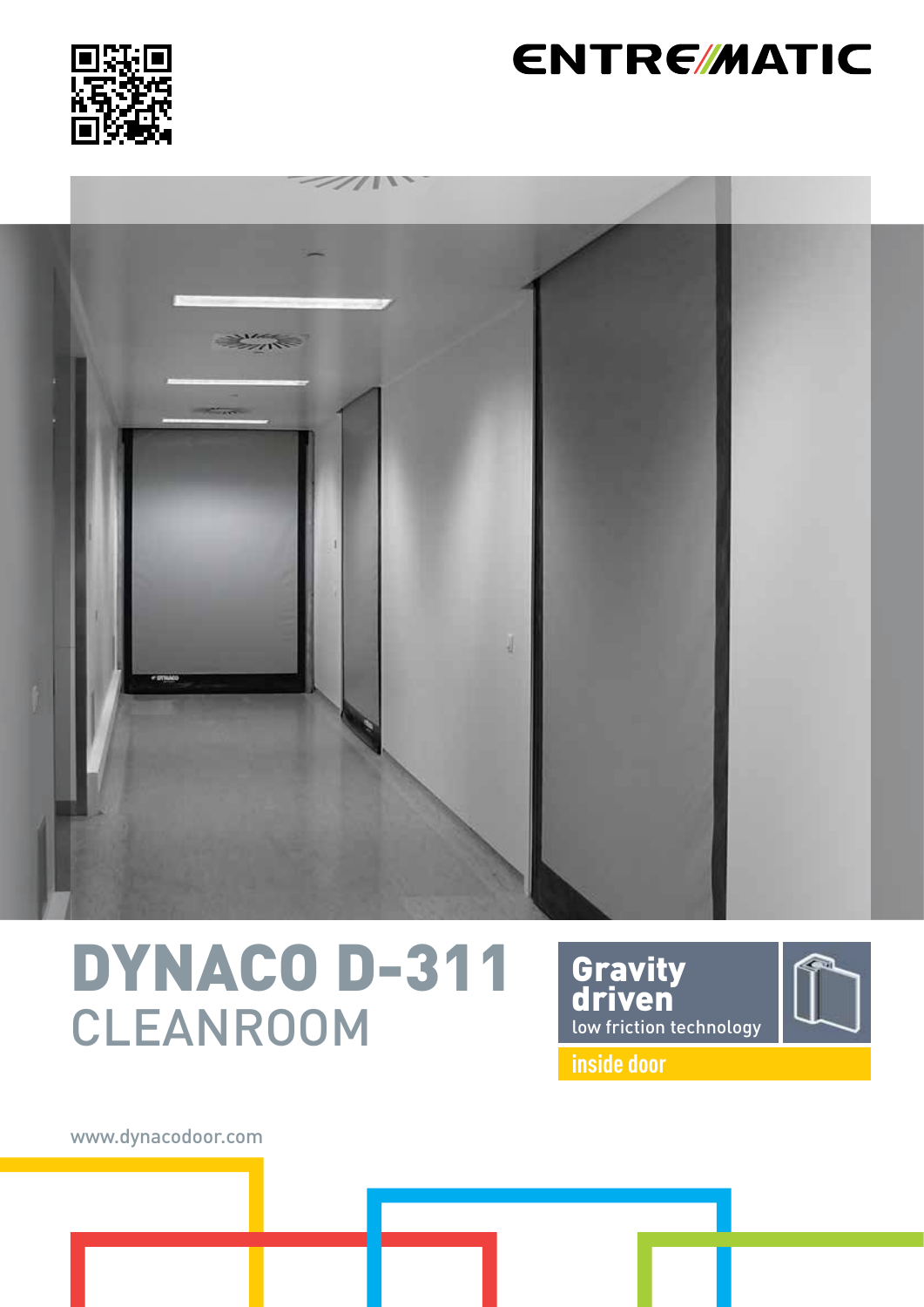# DYNACO D-311CLEANROOM

The Dynaco D-311-Cleanroom LF is designed for inside applications requiring a limitation of leak flow and is ideal for interlocks. Its perfect sealing properties provide environmental control and protect your environment against drafts, dust and dirt. The patented «LF» (Low Friction) technology, combined with a frequency inverter driven motor, assures a smooth and silent operation for more user comfort.

- **DEEDING SPEED:** Up to 2,0 m/s.
- **BERFECT SEAL:** Patented side guides and «BEAD» technology limit leak flow and allow energy savings.
	- SELF-REINSERTING WITHOUT INTERVENTION: The curtain automatically reinserts itself when dislodged. No repair costs, no production down time.
- **USER SAFETY:** Flexible curtain without rigid elements.

■ COMFORT OF USE: DYNACO wireless detector at the bottom.

- **B** ADVANCED DRIVE: Frequency driven motor and encoder for smooth operation and reliability. Wearing elements are reduced to a minimum.
- **B** DYNALOGIC CONTROL BOX. User-friendly control box with self-diagnosis.
- CONFORM TO FN13241-1



Covers: folded steel 65 x 53 x 1 mm

Structure folded steel 37 x 52 x 3 mm

Side guide in polyethylene within a C-shaped rail in steel

Lateral retainIng strap "BEAD"

Curtain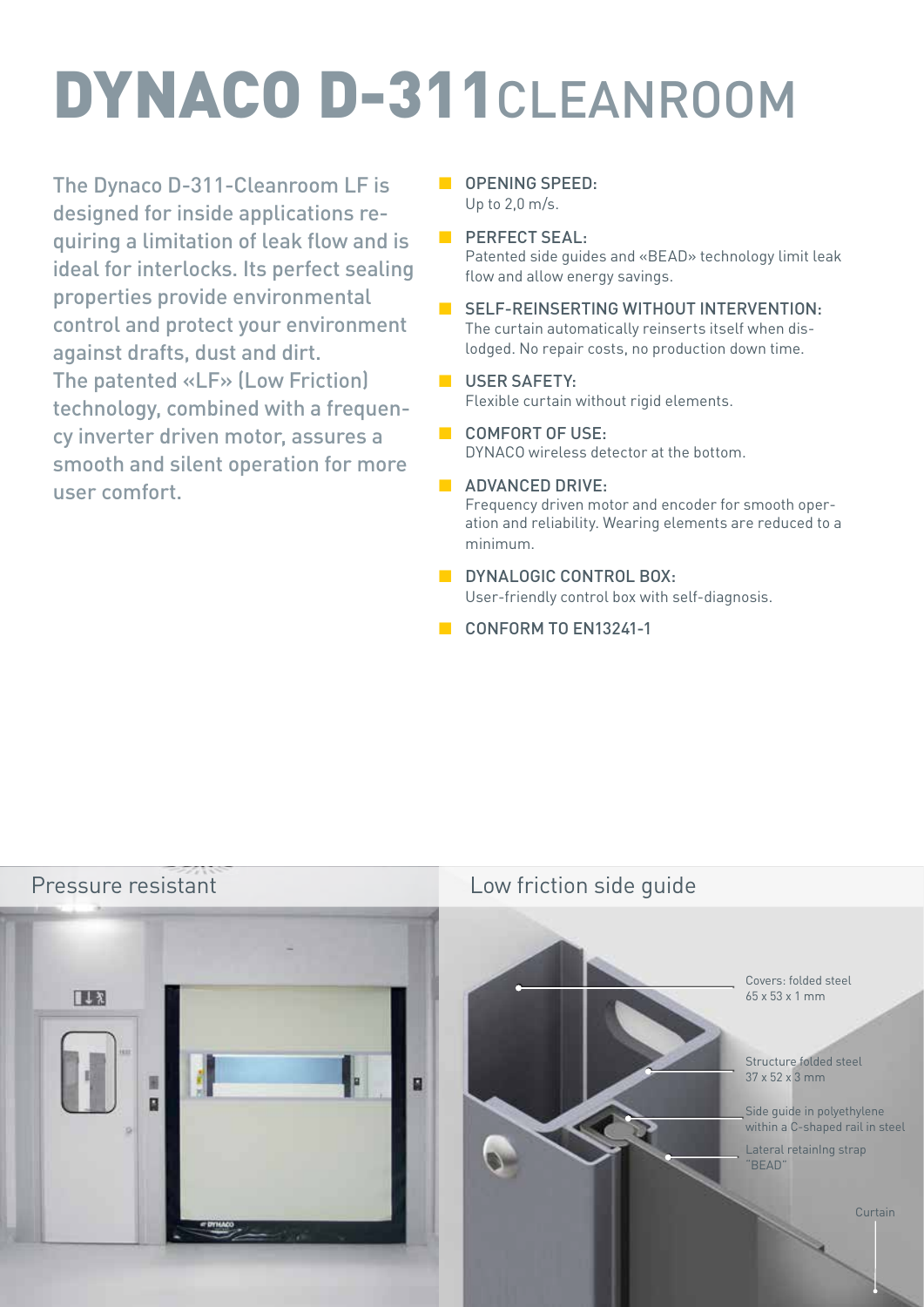## Gravity driven low friction technology

## **CHARACTERISTICS**

| <b>Standard</b>                 | Ref.            | Test acc.       | <b>Results</b>                          |
|---------------------------------|-----------------|-----------------|-----------------------------------------|
| Water<br>permeability           | FN 12425        | EN 12489        | Class 2                                 |
| <b>Wind load</b>                | FN 12424        | FN 12444        | $Class 1*$                              |
| Wind<br>permeability            | FN 12426        | FN 12427        | 3 (overpressure**)<br>1 (underpressure) |
| <b>Safe openings</b>            | FN 12453        | FN 12445        | Pass                                    |
| <b>Mechanical</b><br>resistance | FN 12604        | FN 12605        | Pass                                    |
| <b>Unintended</b><br>movements  | <b>FN 12604</b> | <b>FN 12605</b> | Pass                                    |
| <b>Thermal</b><br>transmittance | <b>EN 12428</b> | FN 12428        | 6,02 W/m <sup>2</sup> K                 |
| Performance<br>(cycles)         | <b>FN 12604</b> | FN 12605        | 1.000.000                               |

\* Interior applications only

\*\* Valid for a door of 3500 x 3500mm

**EN13241-1 STANDARDS**

| Max. dimensions                                                              | W 4.000 mm x H 4.000 mm                                                                                                                                                              |  |  |  |
|------------------------------------------------------------------------------|--------------------------------------------------------------------------------------------------------------------------------------------------------------------------------------|--|--|--|
| <b>Opening speed</b><br><b>Closing speed</b>                                 | up to $1,2 \text{ m/s}$ (optional $2,0 \text{ m/s}$ )<br>$0.5$ m/s                                                                                                                   |  |  |  |
| <b>Structure</b>                                                             | Folded steel 37 x 52 x 3 mm, galvanised before<br>cutting and folding. Full covers standard.<br>Option: stainless steel                                                              |  |  |  |
| Drum                                                                         | Steel - Ø 102 x 2 mm.                                                                                                                                                                |  |  |  |
| Side guides                                                                  | Reinforced polyethylene (PE-UHMW1000)                                                                                                                                                |  |  |  |
| Motor                                                                        | 2 poles, without brake.<br>Power 0,75 kW.<br>IP rating: IP 65                                                                                                                        |  |  |  |
| Control<br>box                                                               | DYNALOGIC provided with: Circuit breaker,<br>general divider, adjustable timer, push button for<br>opening and reset and emergency stop.<br>IP rating: IP 54.<br>Frequency inverter. |  |  |  |
| <b>Standard</b><br>detectors                                                 | Infrared barrier: 300 mm from the floor.<br>Wireless DYNACO detector (WDD)<br>DBD: correct unwinding detector                                                                        |  |  |  |
| Power supply<br><b>Frequency</b>                                             | Single phase 230 V - 14 A.<br>Frequency: 50-60 Hz                                                                                                                                    |  |  |  |
| <b>Advised operating</b><br>temperature                                      | $+5$ °C up to $+40$ °C                                                                                                                                                               |  |  |  |
| <b>Available colours</b><br>comparable with:                                 | Yellow RAL1003<br>Green RAL6005                                                                                                                                                      |  |  |  |
| (Actual colours<br>may deviate. Colour<br>samples available<br>upon request) | Orange RAL2004<br>Grey RAL7035<br><b>RAL3000</b><br>White RAL9010<br>Red<br>RAI 5002<br>Black RAL9005<br>Blue                                                                        |  |  |  |

## \*\* Overpressure - underpressure Improved sealing